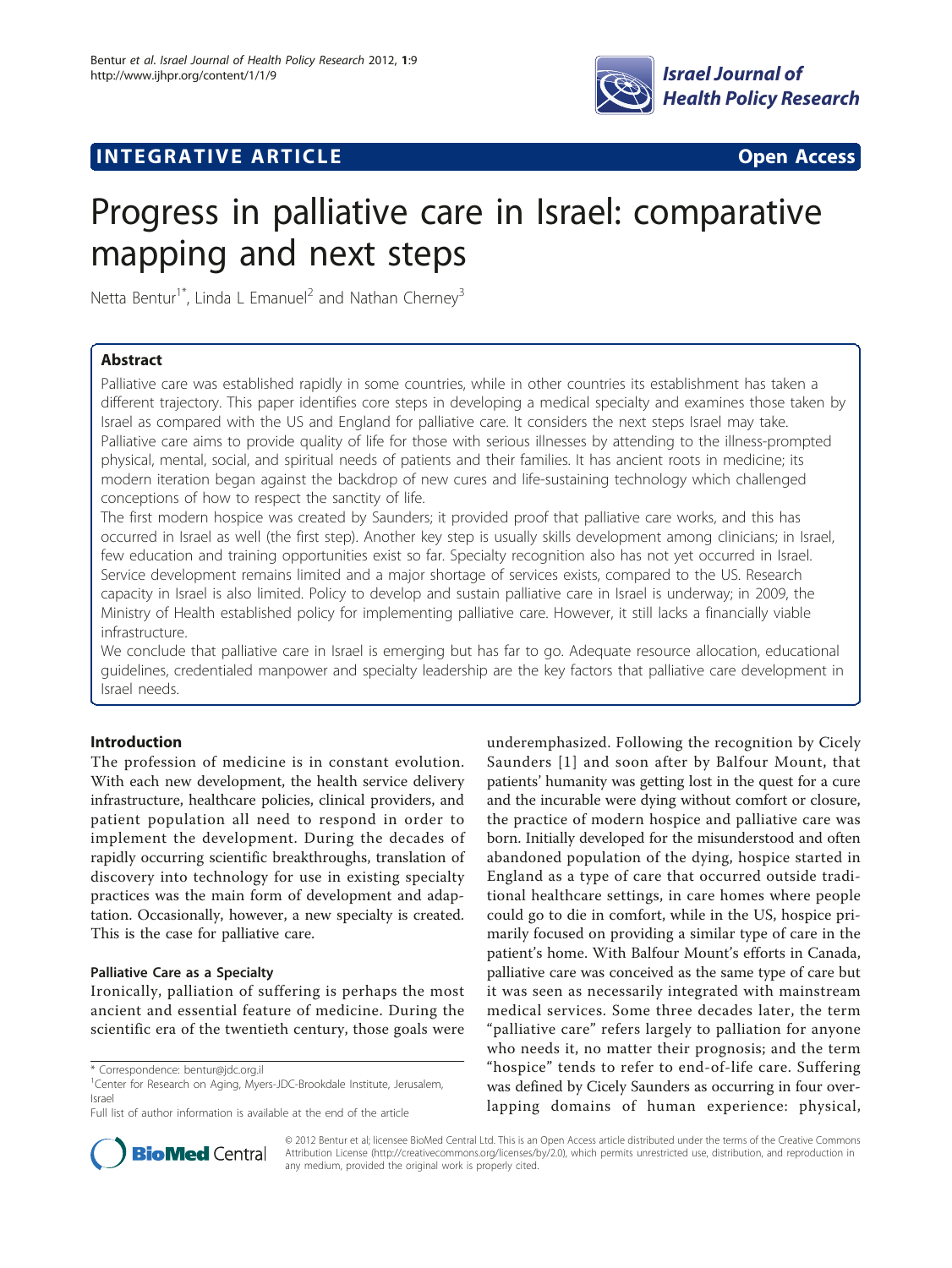psychological, social, and spiritual [[2](#page-11-0)]. Palliative care, whether in hospice or mainstream care settings, was defined in various ways, but the definitions quite consistently addressed management of suffering in all these domains.

As pain and other symptom management became scientifically complex and required skills as demanding as in any recognized specialty, in country after country, palliative care began to be recognized as a specialty alongside cardiology, infectious disease and other mainstream specialties. Today, palliative care's integration and development are not complete, but its relatively rapid establishment has nonetheless been impressive. Different countries have taken different trajectories. Today, in the US, palliative care's integration and development are not complete, but its relatively rapid establishment has nonetheless been impressive. This paper examines the trajectory taken by Israel, to date, as compared with that in the US, and considers the next steps Israel may take.

## Steps in Capacity Development for Palliative Care

Capacity development for a new specialty is not a stereotypical process. Nonetheless, some core steps are likely to be identified and addressed by each country as it manages its development. Scholars have described such developments in conceptual and social science terms [\[3](#page-11-0)]; here we simply identify some of the steps that we feel are critical within the context of a comparative description of progress in palliative care in Israel and the US.

A new specialty's history is likely to start with the recognition of a need. Then a pioneer program demonstrates that the need can be met. With this "proof of concept," or demonstration of efficacy and feasibility in one setting, the core content of what that specialty offers can be defined and brought as a new skill-set to practitioners. Many barriers must be overcome just to reach this stage, but the next challenges are also great. In order for the skill-set to be taken up and used, not only the culture of medicine but also the culture of the population must be receptive to and desirous of the services. These developments need to be matched with new policies that support the services. With increased use of services, quality control becomes necessary; a specialty association with standards, protocols and norms, and formal specialty standing within the medical profession, with specialist provider accreditation, is the traditional setting for quality control. This provides the necessary support for creation of specialty training programs, development of an adequate number of providers in the discipline, and dissemination of core skills to all providers, so that the services can be made available to all who need them.

To further the field, the establishment of research resources and research skills suitable to the subject matter among professionals then becomes possible and necessary. Policy that supports the services and research may then be supported and refined by evidence. Later stages in the development of a mature field include integration of the specialty services with other services, ensuring access to and use by as full a population of those who need the services as possible, and finally, sustained continuous quality improvement. These steps [\[4](#page-11-0)] are listed below and are described below with a focus on Israel's development of palliative care against the backdrop of its evolution in other countries, especially the US, ending with recommendations for Israel's next steps for the establishment of palliative care as an integrated service within the institution of medicine. These steps and their order are not intended as absolute requirements and it is reasonable to assume that the optimal path differs with country.

Archetypal steps in the development of a new specialty in medicine

1. A need is perceived

2. An entity establishes that the need can be effectively met (proof of concept)

3. The core subject matter of the area is defined

4. Skills to match the subject matter are developed for the workforce

5. The culture of medicine and the population served want the services

6. Specialty associations form and formal bodies recognize the area as a specialty

7. Capacity is developed through disseminated training and local service units

8. Research capacity to continue the specialty's advancement is developed

9. Policy to support the service delivery and research is created

10. Maturation of the services develops, scaling and establishing quality control

### 1. Perceived Need

Awareness of the needs of the dying took shape in the setting of emerging life-sustaining technology in the 1970s and with the discovery that it is possible to exist in a persistent vegetative state. The first country that began to talk about taking back control of the dying process out of the hands of medicine was the UK, where Dame Cicely Saunders founded the St Christopher Hospice in London in 1967; that was the first modern hospice [[5\]](#page-11-0). Many Western countries, including the US, embraced the idea of hospice care. In 1969, Florence Wald, who is accredited with bringing the hospice movement to the United States, invited Saunders to the US to learn from her experience [\[6](#page-11-0)]. Grassroots efforts to develop hospice care further during the 1970s led to a Health Care Financing Administration demonstration project at the end of the decade, and the passage of the Medicare Hospice Benefit by the US Congress in 1982 [\[7](#page-11-0)].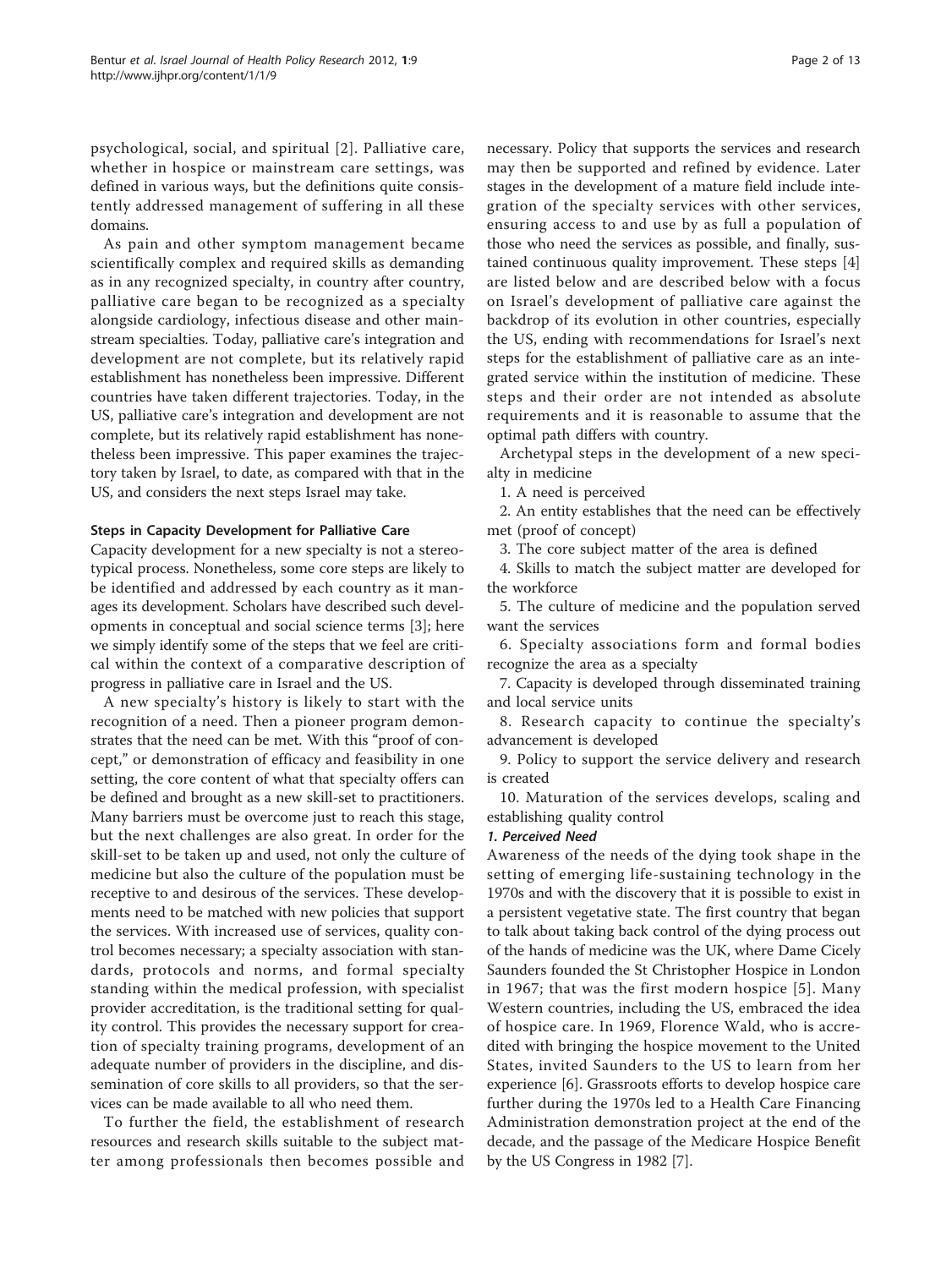In the US, the same concerns resulted in advocacy for living wills to legally direct physicians to withhold or withdraw unwanted life-sustaining technology. In 1990, the Patient Self Determination Act (OBRA-90, Pub. L. 101-508, 104 Stat. 1388, enacted on November 5, 1990) required that all patients be asked if they have such determinations. A parallel movement went further, demanding the right to assisted suicide or euthanasia. Eventually, the United States Supreme Court recognized the right of an individual to refuse unwanted medical treatment, leaving the creation of laws concerning assisted suicide and euthanasia to the individual states. Patient and family experience in hospice care was so dramatically better than their experience of traditional hospital care that, by the time New York passed the Palliative Care Information Act in 2010 (Chapter 331, section 2997-c of the New York Laws of 2010) [\[8](#page-11-0)] requiring that all terminal patients be informed of hospice and palliative care options, public perception had already established hospice care as the culturally expected standard of care for the terminally ill.

In Israel, awareness of the individual's rights regarding end-of-life decisions exists, but there are cultural concerns that impede its development into reality and policy. For many Jews in Israel the concept of "sanctity of life" (kedushat hakhayim) is a central value [[9-11](#page-11-0)]; this contributes to a tendency for patients to request and for physicians to provide "aggressive" modes of care even as patients approach the end of life. The community is pluralistic and substantial segments of the public and health professionals reject this outlook and would prefer end-oflife practices found in other countries. Consequently, health providers in Israel face the challenge of respecting personal autonomy and supplying quality end-of-life care, while also taking traditional values into account. This situation is further complicated by a lack of widespread familiarity with palliative care precepts among many healthcare professionals. Indeed, among the public, many fear that, in the terminal stages of their lives, they will receive more medical care and less pain relief than they want [\[12\]](#page-11-0).

Responding to prolonged public pressure, the government has initiated efforts to tackle end-of-life issues. In 2000, Israel's Minister of Health established a public committee on the sensitive issue of end-of-life care. The committee was chaired by Rabbi Avraham Steinberg who is also an ethicist and professor of medicine - and included representatives of different Jewish denominations, the larger minority groups within Israel, physicians, philosophers and ethicists. In 2005, the Dying Patient Act was enacted in Israel [[13\]](#page-11-0).

In 2004, the director-general of the Ministry of Health appointed a professional committee to formulate recommendations for setting guidelines for palliative care in Israel. The committee was headed by Prof. Pesach Schwartzman and included experts from the national councils for community health, oncology, palliative care, geriatrics and children's health. In 2009, the directorgeneral of the Ministry of Health issued a directive policy statement describing standards for the development and provision of palliative care services for hospitals and the health plans.

# 2. Proof of Concept

A long history of pre-modern hospice care in Europe and the Holy Land dates back to the Middle Ages. Hospices were religiously motivated charitable places that gave care to the sick and dying - mostly along the Crusader and pilgrims paths [[14](#page-11-0)]. Modern hospice is very different; indeed, its only common theme with past hospices is care for the dying. Palliative care is defined by the World Health Organization as follows:

Palliative care is an approach that improves the quality of life of patients and their families facing the problem associated with life-threatening illness, through the prevention and relief of suffering by means of early identification and impeccable assessment and treatment of pain and other problems, physical, psychosocial and spiritual. Palliative care provides relief from pain and other distressing symptoms; affirms life and regards dying as a normal process; intends neither to hasten or postpone death; integrates the psychological and spiritual aspects of patient care; offers a support system to help patients live as actively as possible until death; offers a support system to help the family cope during the patients illness and in their own bereavement; uses a team approach to address the needs of patients and their families, including bereavement counseling, if indicated; will enhance quality of life, and may also positively influence the course of illness; is applicable early in the course of illness, in conjunction with other therapies that are intended to prolong life, such as chemotherapy or radiation therapy; and includes those investigations needed to better understand and manage distressing clinical complications. [http://www.who.int/cancer/palliative/definition/en/.](http://www.who.int/cancer/palliative/definition/en/)

The above-mentioned first hospice, started by Saunders, provided proof that the hospice and palliative care concept could be used. The overwhelming satisfaction of patients and families served by her freestanding hospice proved that the concept was not only feasible but also desirable. Like-minded institutions made the case in other countries. One was opened in Connecticut in the US [[6](#page-11-0)] and another, opened soon after, became the first to take patients in Chicago, Illinois. In 1975, one was established at the St Luke's Hospital Center in New York: It incorporated into an existing medical center an array of services ranging from inpatient care, home care, clinic care, to bereavement counseling for families. All were successful and established the integrated care that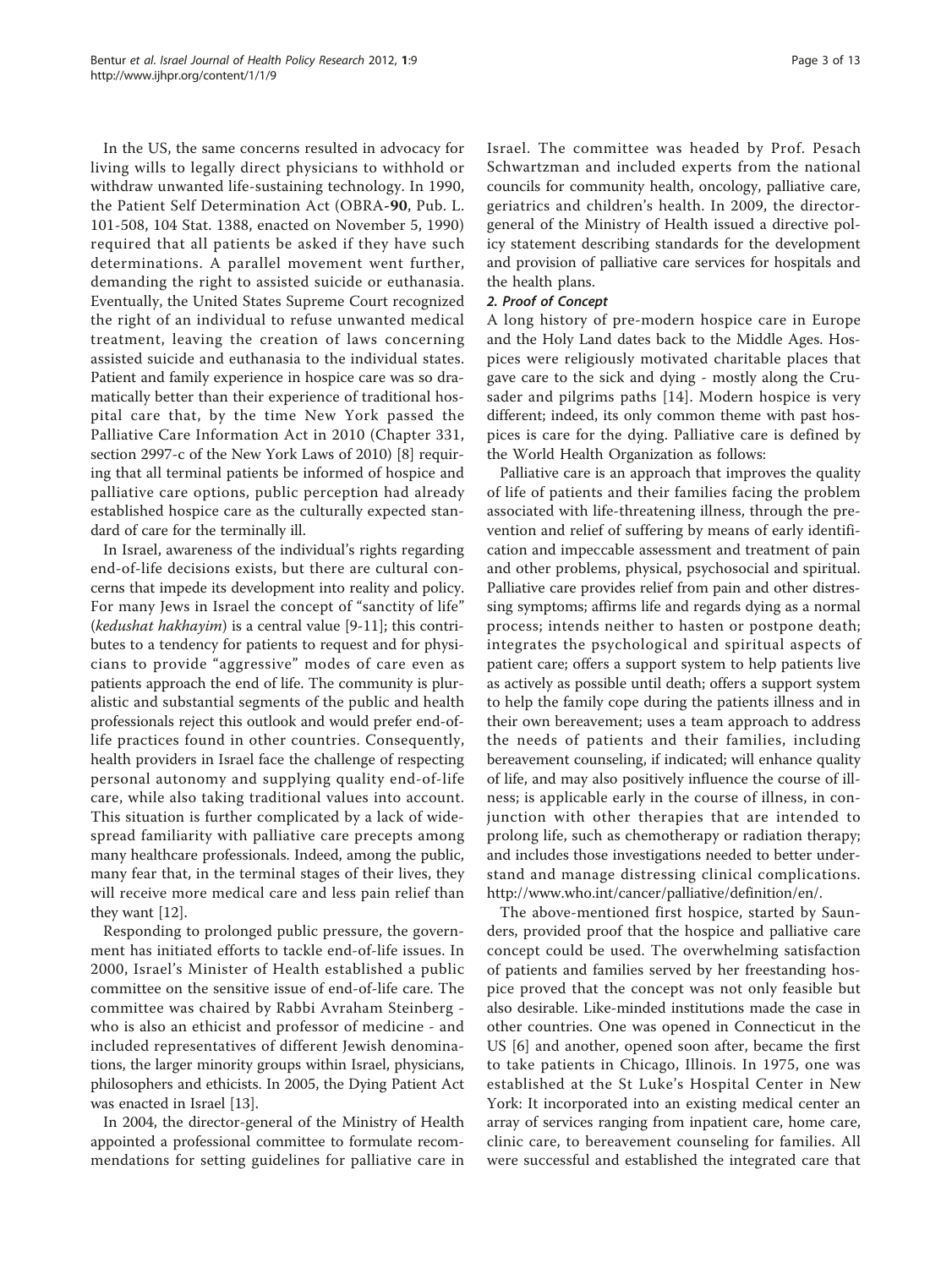Saunders envisioned, as did the Medicare hospice benefit, which required that care be provided in both the home and inpatient settings, and included psychosocial care, spiritual care, and bereavement care alongside medicine and nursing as required services.

Interest in establishing the efficacy and effectiveness of the model in Israel began about three decades ago. In 1981, the head of the Geriatric department at Sheba Medical Center in Tel Hashomer, Dr. Israel Abraham Adunski, traveled to England after hearing of the work of Cicely Saunders and was duly impressed. Following the visit, he established a committee to discuss the possibility of developing adequate services for the terminally ill and their families. With the help of the Israel Cancer Association, this led to the establishment of the first inpatient hospice in Israel, in 1983, and in 1986, the second inpatient hospice opened in Jerusalem, at Hadassah, Mount Scopus [[15\]](#page-11-0).

By the early 1980s, recognition and awareness of palliative care needs led to the first community homecare service with a component of palliative care, which was run by nurses funded and trained by the Israel Cancer Association. In 1978, these nurses developed postgraduate specialist oncology training that included a component of palliative care and symptom management. This created a viable option for terminal patients wishing to be cared for at home. First, the nurses worked as part of the family physician system, and later as part of homecare and home-hospice community health teams. During the late 1980s and the 1990s, seven home-hospice units were opened all over the country, supplying palliative care for cancer patients. However, they dealt almost exclusively with cancer patients and did not provide for patients with chronic illnesses [[16](#page-11-0),[17](#page-11-0)].

In 1983, the first home hospice for adult cancer patients run by volunteers was funded in Kiryat Tivon [[18\]](#page-11-0) and in 1994, a nonprofit home hospice was founded by Prof. Nancy Caroline, in northern Israel, in order to provide palliative care support for the families of patients from all sectors of society - Jews, Moslems, Christians, Druze and other groups. In an effort to provide palliative care services to another remote area, a Bedouin mobile palliative care unit was established in the Negev desert, in 2004, in order to reach isolated places [\[19\]](#page-11-0).

In 1994, the Shaare Zedek Medical Center established the first cancer center fully integrating oncology and palliative care services, under the leadership of Prof. Raphael Catane and Dr. Nathan Cherny [[20\]](#page-11-0). This initiative was followed by the development of similar services in the cancer centers at the Rambam Medical Center in 2003, and at the Davidson Cancer Center in 2008. More limited programs exist in other medical centers. For example, in 2002 an ambulatory palliative service was implemented in Soroka University Medical Center including both an adult oncology department and a pediatric hematoncology department that provide hospital-based adult and pediatric palliative care consultation and support at the regional hospital in southern Israel [[21\]](#page-11-0).

The Israeli Association of Palliative Care (Tmicha/ IAPC) was established in 1993, as a voluntary organization for all health professionals, trained volunteers, and interested lay people who identify with its philosophy and are actively involved in palliative care in Israel. It is active in encouraging professional and public education and in promoting the development of services. The association places emphasis on the importance of multidisciplinary collaboration between health professionals, produces a quarterly newsletter and organizes an annual professional conference. The Israel Palliative Medical Society (IPMS) was established in 1996, as a branch of the Israel Medical Association. The aim of the IPMS is to represent physicians practicing palliative medicine and to promote palliative medical services, education and research. Both Tmicha and the IPMS are members of the European Association for Palliative Care (EAPC) [[22,23\]](#page-11-0).

In the mid-2000s, the UJA-Federation of New York introduced the field of spiritual care and chaplaincy in Israel, in order to provide a comprehensive and holistic response, similar to the work being done in New York. In early 2006, it launched a major new funding initiative for the development and provision of spiritual care services and training programs in Israel [[24,25](#page-11-0)]. The first chaplaincy program was established at the Shaare Zedek Medical Center in 2002, and shortly thereafter, a chaplaincy-training program was launched with the support of the UJA-Federation of New York. Subsequently, a network of chaplaincy and spiritual care providers was established.

### 3. Core Content Defined

Guidelines for defining the core content of the field of palliative and hospice care were initially guided by the Oxford Textbook of Palliative Care from England. Funding by the Robert Wood Johnson Foundation in the 1990s of a series of professional education programs for nurses, physicians (non-palliative care specialist) and specialty fellows - provided the vehicle against which to define the core content of palliative care. The curriculum contents were decided by expert consensus groups from across the US [[4\]](#page-11-0). This was followed by the National Guidelines project and several US textbooks [[26,27\]](#page-11-0).

In 2005, the Israeli Ministry of Health commissioned an expert report to define core content of palliative care services. This report was supplemented by additional inputs from the Society of Palliative Medicine Physicians. Based on these reports and submissions, in July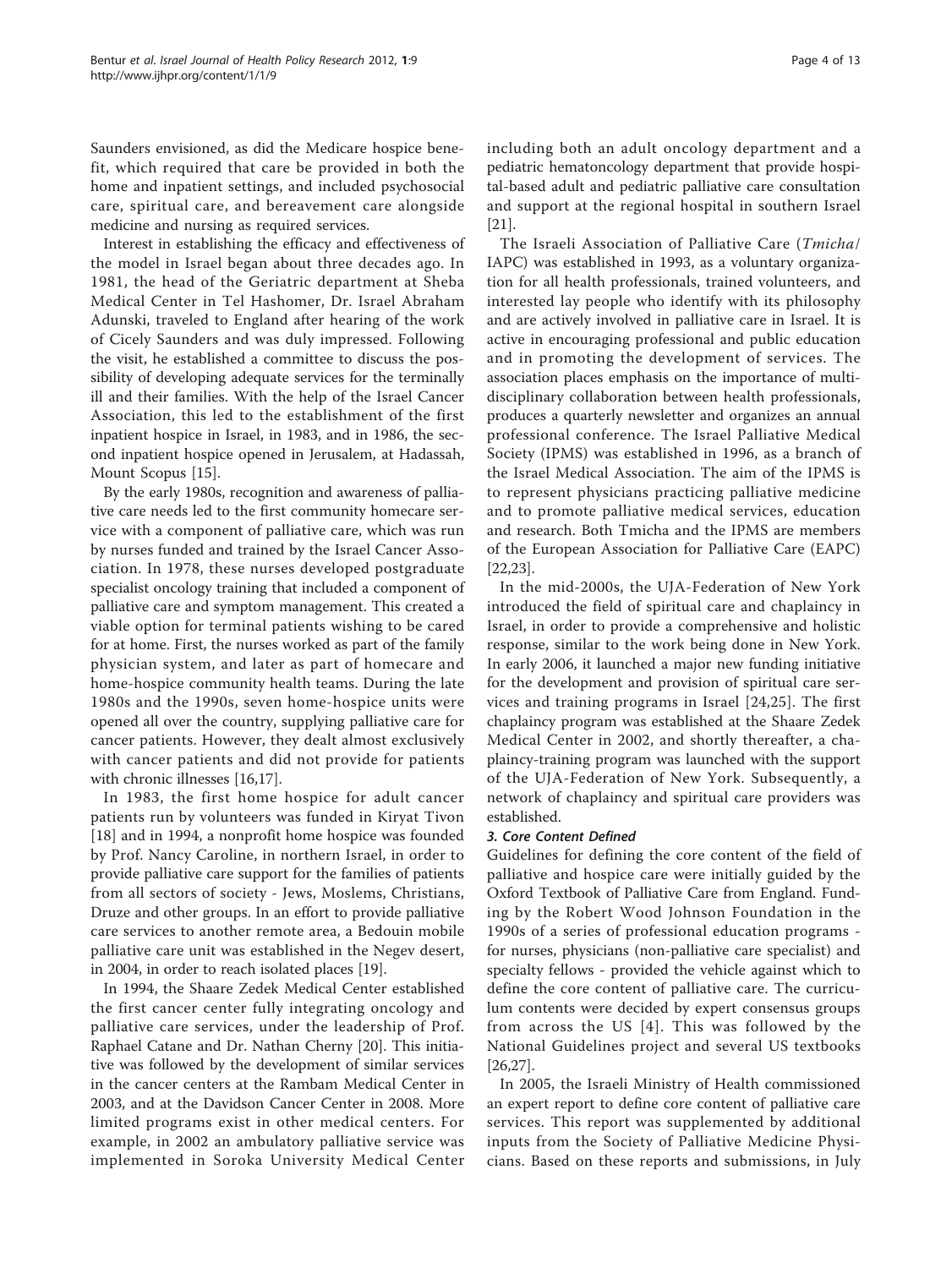2009 the director-general of the Ministry of Health issued a policy statement describing minimal standards for the development of palliative care services for hospitals and for the provision of home palliative care by the health plans [[28](#page-11-0)].

# 4. Skill Development among Clinical Providers

Skill development among clinicians, nurses and other healthcare professionals is essential in order to disseminate palliative services. Without proper training, there is no prospect of furthering the provision and access of services. In the US, core competencies were provided over a 10-year period by the above-mentioned education dissemination projects, and then by post-graduate specialty training for physicians and nurses [[4](#page-11-0)]. Currently, there are about 60 palliative care fellowships in the US. Palliative care specialists must have satisfactorily completed a year of full-time clinical care in a fellowship program and pass the American Board of Medical Specialties' hospice and palliative medicine written exam.

In Israel, there are only a few frameworks that offer education and in-service training on the subject. All programs that have existed have been temporary and funded by donations. The curricula of training programs for health professionals (both undergraduate and postgraduate) provide very little formal training in palliative care. Issues relating to suffering and terminal illness have been included in the curricula of medical and nursing schools only as part of general topics such as ethical issues or pain management [[29](#page-11-0),[30](#page-11-0)]. Courses providing more comprehensive training existed but were discretionary, and were offered only in hospitals or in training programs in which there were particularly motivated educators and/or clinicians.

In an attempt to meet the needs of health professionals for palliative knowledge and skills, a program was launched in 2005 - a collaboration between the UJA Federation of New York, ESHEL (the Association for Planning and Developing Services for the Aged in Israel), Ben-Gurion University of the Negev, and the "Support" organization (a multi-disciplinary organization for palliative care in Israel). The aim was to develop and implement a national, interdisciplinary training program in palliative care, for physicians, nurses, and social workers. This would increase the awareness and knowledge of healthcare professionals in the principles of palliative care and expand the scope and quality of palliative care provided to patients and their families throughout Israel. The courses comprise six sessions, follow a uniform 43 hour curriculum, and are carried out all over the county, in hospitals, health plans and a few nursing homes [[31,32\]](#page-11-0). To date, more than 1,200 participants have taken part - about two-thirds of them nurses, a sixth social workers, and a sixth physicians, as well as a small number of professionals from other fields. Since the UJA funding

expired, the ongoing costs have been covered by the health plans, hospitals and nursing homes.

The external educational departments in the universities invite professionals to participate in enrichment and continuing medical education courses in which they can earn points toward receiving continuing education grants. These courses are similar to the American CME only in that they entitle participants to receive a grant in addition to their salary. (In Israel, professionals, including doctors, are not yet required to prove that they have participated in the continuing educational courses or to take repeat licensing tests.) The courses are not funded by the universities and therefore the participants are required to pay for them.

These were the main courses:

a. Tel Aviv Medical School: Palliative Medicine - This one-year program, established in 1998, includes some 300 hours of teaching and seminars. Although ostensibly for physicians, this course has also included nurses and pharmacists (not every year; this year it is not taking place).

b. Social Sciences Faculty in Tel Aviv University - Enrichment courses for gerontologists: four meetings on the topic of the right to quality.

c. The Ben-Gurion University Medical School with the Israel Association for Prevention of Pain - Pain management course [[33\]](#page-11-0).

Unfortunately, most of these programs were term limited. Other education and training programs for professionals caring for patients with life-threatening diseases or the elderly exist, but they are not systematic or integrated into the education systems.

# 5. Cultural Alignment

The US culture of youth and a sense of invulnerability fostered a culture of death denial such that, until the 1980s, care near the end of life was neglected. With the advent of the persistent vegetative state, the US culture started to examine old and new realities of dying. The movement to control dying by planning in advance with documentation of wishes began in the 1970s, and developed in parallel with the euthanasia movement [[34\]](#page-11-0). Although small pockets in the US, starting with Oregon, passed legislation to legalize physician-assisted suicide, the main outcome of the effort nationally was to recognized the right of an individual to refuse unwanted medical treatment (Washington v. Glucksberg, 117 S.Ct. 2258 1997, Vacco v. Quill, 117 S.Ct. 2293 1997). With the aging of society and the burdens of the "sandwich generation" (struggling financially to care for their aging parents while providing for their high-school and collegeage children) increasing in the 2000s, people began to seek realistic solutions to aging and dying. Today, hospice and palliative care are household words and part of the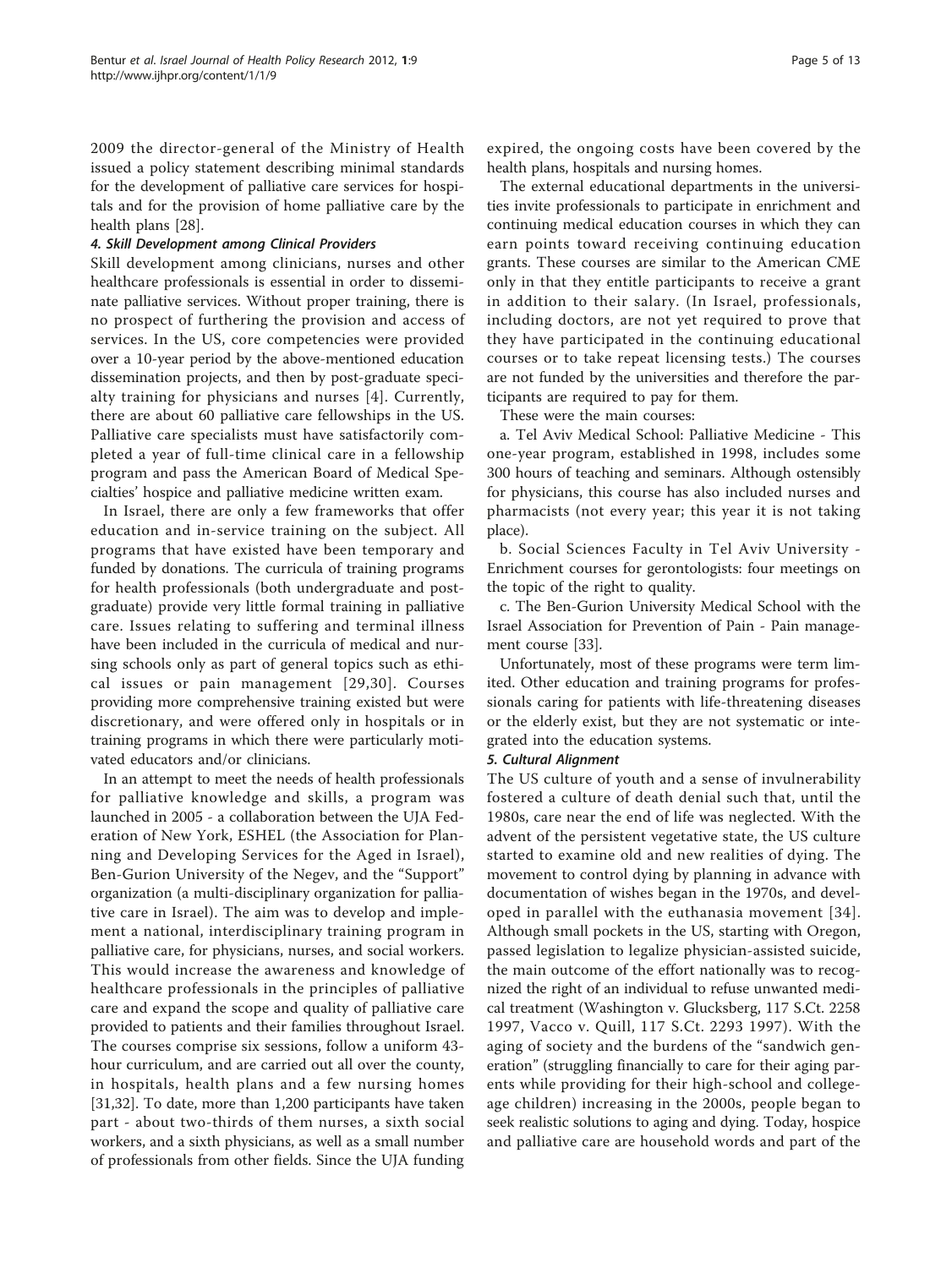normative expectations of many or most citizens who are seeking quality care for the seriously ill and dying.

The relationship between religion and state is a crucial issue in culture, identity and political life in Israeli society, including palliative care [\[35\]](#page-11-0). Judaism is a religion of laws pertaining to everyday life [[36\]](#page-11-0). The sanctity of human life (kedushat hakhayim) is a central value in Israeli culture and human life is deemed of infinite value. These beliefs were echoed in the results of a study that compared physicians' attitudes in Israel and the United States towards end-of-life decisions. There were more respondents in Israel than in the US (72% vs. 57%) who said their professional duty was foremost to preserve the patient's life [[37\]](#page-11-0). Nonetheless, Judaism also recognizes that all life is finite and therefore is compatible with the philosophy of palliative and hospice care. Relief of suffering is deemed important. The process of dying must be respected when it is clearly occurring, imminent, and irreversible [[38](#page-11-0)]. Although most Jewish people do not strictly adhere to Jewish law, these tenets do impact on beliefs and culture. In Israel today, there is a desire to merge cultural identity and heritage with democratic and liberal values. These issues were addressed in the committee chaired by Professor Steinberg, which found a solution that resolved the tension between the right of individual autonomy and Israeli cultural heritage [[13](#page-11-0)]. People with diverse beliefs and values were able to bridge the gap between individual autonomy, death with dignity, and avoidance of prolonged suffering.

Almost no empirical data are available in Israel concerning the knowledge, attitudes and perceptions of the public regarding palliative care, and there is limited information on the knowledge and perceptions of general practitioners and specialists. This was confirmed in the results of a qualitative study that examined the Israeli family physicians' attitudes towards the Dying Patient Act, which found that very few physicians discussed end-of-life care or the option of advance care planning with their patients. Although the physicians are aware of the option of preparing an advanced directive or of appointing a healthcare proxy for end-of-life issues, they are concerned about cultural barriers to implementing the act [[39](#page-11-0)].

There are no robust statistics on how many people are referred to palliative care; however, considering the limited and patchy availability of services and the misconceptions that abound, overall referral is low. For many, palliative and hospice care are perceived to be the "end of the road" or "the last stop." Some patients and their families are skeptical about palliative care even when it is offered to them, and some even refuse the services. However, in those institutions or regions with welldeveloped local programs, there are reports of very high resource utilization.

In recent years, several television and newspaper stories have followed the "struggle" of cancer patients, mostly children. Although some of them died, in most cases, aspects relating to their end-of-life care were not described. With few notable "positive" exceptions, the popular press rarely offers stories of people facing endof-life situations. One recent well-known example is Mr. Dov Lautman, an industrialist and philanthropist, who is frequently interviewed in the press or television about how he is facing ongoing neurological functional deterioration of his situation because of ALS and is, at the same time, continuing his philanthropic activities.

#### 6. Specialty Recognition

The American Board of Medical Specialties in the US recognized hospice and palliative medicine as a discipline in 2006. Education had been proceeding prior to that so that a number of fellowship programs were available for specialty training in the area already, and board certification had been offered by the American Board of Hospice and Palliative Medicine. After specialty recognition, compliance with standard regulations for supervised training was adopted.

Specialty recognition in Israel is determined by the Scientific Committee of the Israel Medical Association. Several attempts have thus far been made to apply for specialty recognition by the Association of Palliative Medicine Physicians within the Israel Medical Association and through the Israel Association of Palliative Care. A substantial limiting factor that has precluded progress has been the strict regulatory requirement that there be at least two fully trained mentors in each training institution, and furthermore that there be more than one training institution in the country. A further application is pending. The Scientific Council has presented the possibility of developing a fellowship program as a stepping stone to the later development of an independent specialty, once the obstacles of manpower thresholds are overcome.

In 2009, an injunction was signed recognizing palliative care as a specialty for nurses [[40](#page-11-0)]. This action brought an end to the long struggle led by Dr Shoshana Riba, Head Nurse and Chief Nursing Officer to create a new professional status for nurses in Israel. Veteran palliative care nurses who have undergone advanced training in various settings have been granted recognition as clinical nurse specialists Two Israeli universities are currently developing formal academic programs and graduates will be required to undergo licensing examinations [[41\]](#page-11-0).

### 7. Service Provision

Hospices exist in the US that are freestanding, nonprofit, freestanding for profit, chain for profit, and associated with larger health organizations. Little is known about differences, if any, in quality between the types. A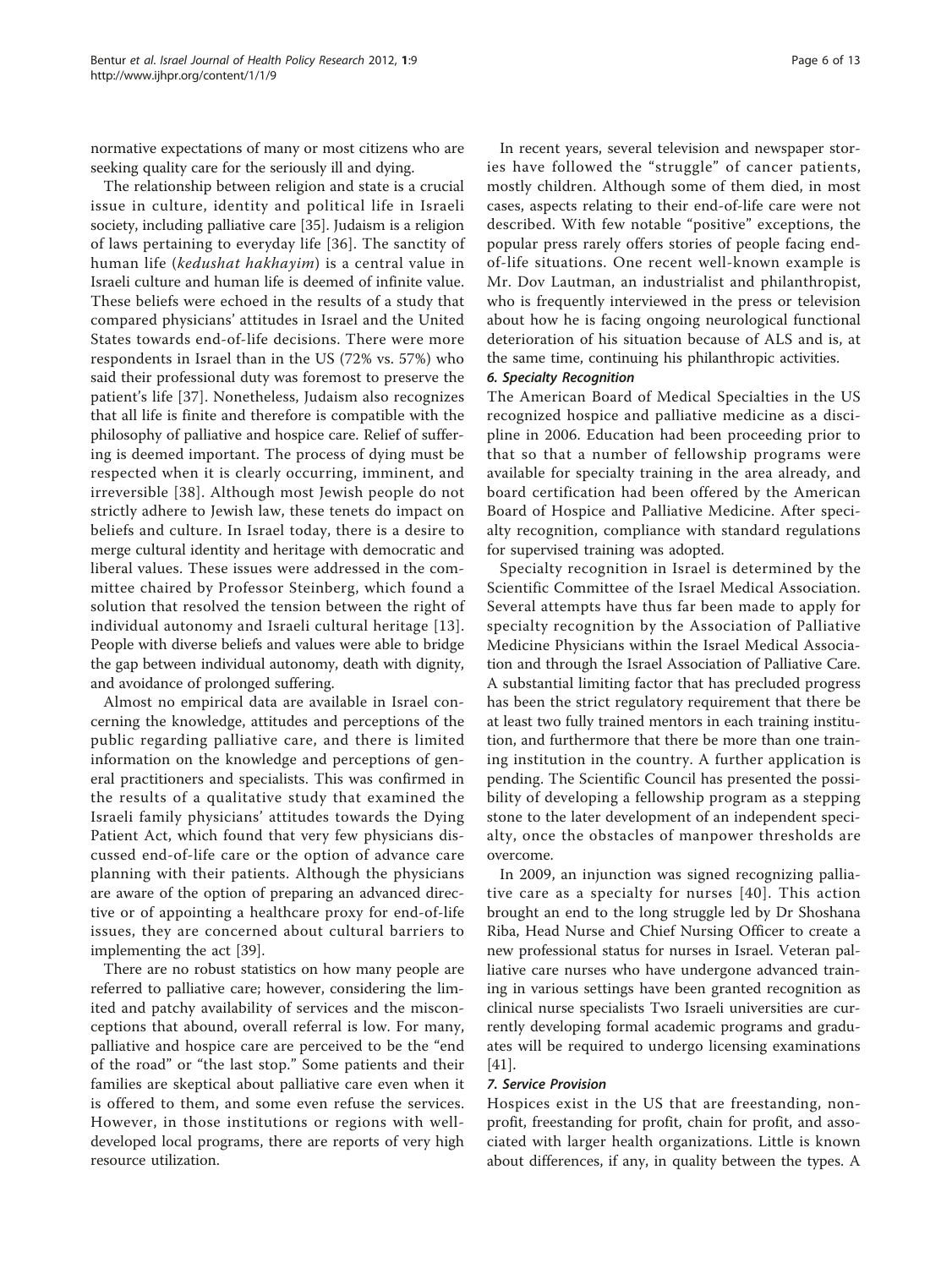study that used a nationally representative data set of hospices surveyed in the National Home and Hospice Care Survey, 1992-2000, found Medicare hospice certification was associated with a significantly broader range of services provided to patients and it was significantly more pronounced among for-profit hospices than among nonprofit [\[42](#page-11-0)].

Palliative care services that combine this type of care with traditional care in many disciplines are also increasingly available: A hospital-based consulting service usually provides care at the request of the attending physician from wherever the patient is receiving his or her predominant care - cardiology, oncology, surgery, etc. Some of these palliative care services have dedicated beds and their own service for patients for whom palliative care becomes the primary type of care. These dedicated beds are served exclusively by palliative care physicians, nurses and other disciplinary members of the palliative care team, and non-palliative care clinicians take on a consulting role. Other, usually smaller, palliative care services provide their care wherever the patient is, without the option of moving to a dedicated palliative care service bed. Much of the successful dissemination and development of service capacity in the US was due to the funding of the Center to Advance Palliative Care, and the finding by researchers of empirical data consistent with a robust business case allowed its integration to move forward rapidly against the backdrop of spiraling healthcare costs [[43](#page-11-0),[44\]](#page-11-0). The implementation of the Affordable Care Act of April 2010 is still emerging<http://www.healthreform.gov/index1.html>, but increased funding for home-based care may improve use of palliative care as well.

Israel's Ministry of Health has declared that palliative and hospice services are covered under the basket of services that every health plan should supply to their enrollees according to the National Health Insurance Law [[28\]](#page-11-0). Indeed, the law stipulates that the health plans have to provide their members with all necessary services within the framework of a mandated benefits package. However, certain issues and services are not sufficiently defined or clarified by the law: The law does not include detailed eligibility criteria for palliative care, nor does it provide formulation of the process of determining eligibility, and there are no directives on how to decide which services will be permitted to refer a patient for palliative or hospice care. The Law does not determine the framework for the provision of this care, the types of care that people are eligible to receive, the frequency and scope of care, or the professions and education of those providing palliative care.

Hospital- and community-based palliative and hospice services do exist in Israel, but to a very limited extent. As of 2010, few hospitals provide consultative or inpatient palliative care services. Three hospitals - the Shaare Zedek Medical Center in Jerusalem, Rambam Medical Center in Haifa, and the Belinson Medical Center in Petach Tikva - each have well developed palliative care services for cancer patients that have met all the criteria for the ESMO designation in integrated oncology and palliative care. These services include consultation services, ambulatory palliative care, inpatient palliative care, and close correlation with community resources for home care. Others hospitals have more limited services, with the availability of either a parttime palliative care consultant physician or nurse. Most of the 15 cancer centers in Israel do not have any designated physicians responsible for palliative care services.

There are three inpatient hospices in Israel - in Jerusalem, Tel Aviv, and Haifa - which have been allotted a total of about 80 beds, and serve some 1,000 patients per year. Additionally, 3-4 hospitals belonging to the Christian Mission take in end-of-life patients who cannot be at home but have not yet reached the hospice stage, or for whom there is no hospice in their vicinity. They offer dedicated care, but the staff's palliative training is very limited.

There are about 8 home-hospice units all over the country. They rely on multiple sources of financing, such as Clalit's Health Plan (the biggest of Israel's four health plans) budgets, the sale of services to other health plans, and mainly philanthropic contributions. Consequently, there is no steady supply of funds to these units, making their existence precarious, and impeding their ability to expand their activities.

Only a few of the physicians working in the home-hospice units have formal training in palliative care, but almost all of the nurses have studied more than a basic level of oncology and/or palliative care in Israel or abroad. The home-hospice units differ significantly in their patterns of care. Each unit has established procedures that govern the number of regular physician and nurse visits. The staff is usually available 24 hours a day, in person and by telephone. About two-thirds of home-hospice patients are treated simultaneously by other services - primarily by community clinics and oncology services in hospitals.

Overall, opioid availability and accessibility for cancer patients is good. A wide range of opioids is available for the management of moderate and strong cancer pain. Morphine, oxycodone and transdermal fentanyl are widely used. There is less use of parenteral hydromorphone and oral methadone, though both are available. Transmucosal fentanyl is available to patients who have not had adequate relief with oral immediate release formulations or in situations where oral medication is contraindicated. For cancer patients, medications covered in the non-discretionary basket of services, which include all opioids, are dispensed at no cost.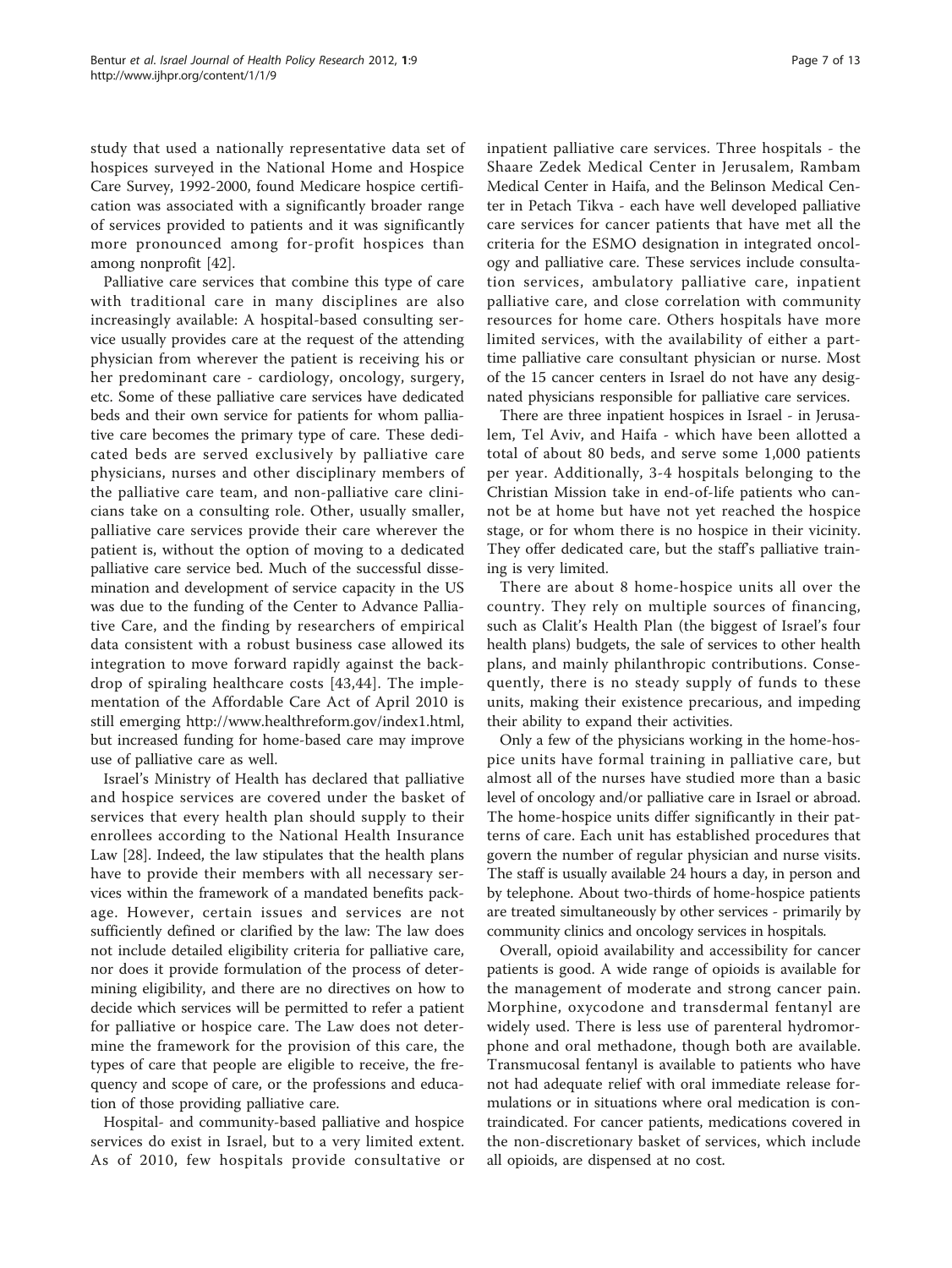Prescriptions do not require any special forms and need not be in duplicate or triplicate. They must include personal details, including identification number and address, and the prescription must be written both in numbers and in longhand. If a patient presents with a prescription that has a technical error, pharmacists have little or no discretion to honor or correct the prescription and the patient must return with a fully valid prescription. In general, prescriptions are valid for a 10-day supply of medication. However, if there is an annotation that the patient suffers chronic cancer pain, prescription for a 30-day supply is permitted. Most opioids are widely available in community pharmacies and patients need not present themselves to special pharmacies. The regulations regarding opioid prescription and dispensing make no provision for emergency physician prescriptions by telephone or fax, or emergency prescriptions by nurses or by pharmacists.

Israel saw a modest increase in opioid consumption in the years 2000-2008 and a rapid increase per capita in opioid consumption during the former decade. Data for the 2000-2008 period (for all treatment settings, private and public) show that consumption of the five strong opioids (requiring a special prescription form) increased by 47%, from 2.46 DDD/1,000 inhabitants per day in 2000 to 3.61 DDD/1,000 inhabitants per day in 2008. This has been associated with substantial changes in the pattern of differential opioid prescribing, characterized by increased prescription of oxycodone, fentanyl, buprenorphine, and dextropropoxyphene, and decreased prescription of morphine, pethidine, and codeine [\[20,45\]](#page-11-0). A seven-year follow-up study indicated an increase in opioid prescriptions for cancer and non-cancer pain with an annual increase in OME per capita. During the study period, there were no relevant changes in regulations and policy [[46](#page-11-0)].

In addition to the previously described palliative care services they have already committed to, Israel's four health plans operate home medical care units in all of their districts, which provide medical, nursing, and rehabilitative home care. These units treat housebound individuals, mostly elderly, who suffer from a variety of chronic and functional disabilities. The units supply palliative care for about 5,000 patients with metastasized cancer and neurologic and degenerative diseases per year. However, they almost never provide palliative care for dying dementia patients. Generally, staff of these services are available during working hours only. Although some are on call by telephone until evening, with some exceptions they are not generally available to provide services in the evening and at night.

The palliative care credentials of members of these teams are very varied, and some have no formal training in palliative care. However, most of the homecare units employ oncology nurses on staff, who are available by telephone 24 hours a day. These oncology/palliative care nurses are credentialed and have received oncological and/or palliative training in Israel or abroad. For the most part, these nurses guide other community healthcare providers in coping with complex situations and sometimes care directly for dying patients. They play a central role in coordinating hospital and community services, developing and implementing oncology and palliative projects in their district, training medical personnel, and overseeing this type of care in their district [[47](#page-12-0)].

# 8. Research Capacity Development

In the US, funding for research in palliative care began with the National Cancer Institute, an institute within the National Institutes for Health - the main government funding agency for medical research. Its primary purpose is funding for cancer research, and palliative care has been included, in recognition that palliative care is a part of comprehensive cancer care. The American Cancer Society research arm followed suit and has provided research funding for palliative care as well. Most recently, the National Palliative Care Research Center was created as a part of the Center to Advance Palliative Care, with the mission to provide grant support to researchers and career development awards to incoming researchers in palliative care. Institutes for other areas of medical care, such as the National Heart Lung and Blood Institute, are increasingly aware of the need to support research in palliative care for their population of patients.

There are several research groups in Israel that are involved in conducting clinical and health services research in the area of palliative care, in order to improve services provided to patients and their families. These include researchers at Ben-Gurion University of the Negev, the Shaare Zedek Medical Center in Jerusalem, and the Myers-JDC-Brookdale Institute in Jerusalem. In addition to clinical topics, the issues examined include the improvement of service organization and options for their expansion, training needs, quality of care, and the cost of providing palliative services to endof-life patients compared to the cost of non-palliative care.

Most of the research grants in Israel, whether from academic institutions, the Ministry of Health, or the National Institute for Health Policy and Health Services Research, are not earmarked for a specific area. Palliative researchers must compete with researchers in other areas that are sometimes considered more important or more urgent. Indeed, studies on the quality of care for end-of life-patients have often been shelved after receiving low marks with regard to their importance.

There are no organizations that focus on funding research on palliative care in Israel and, similarly, there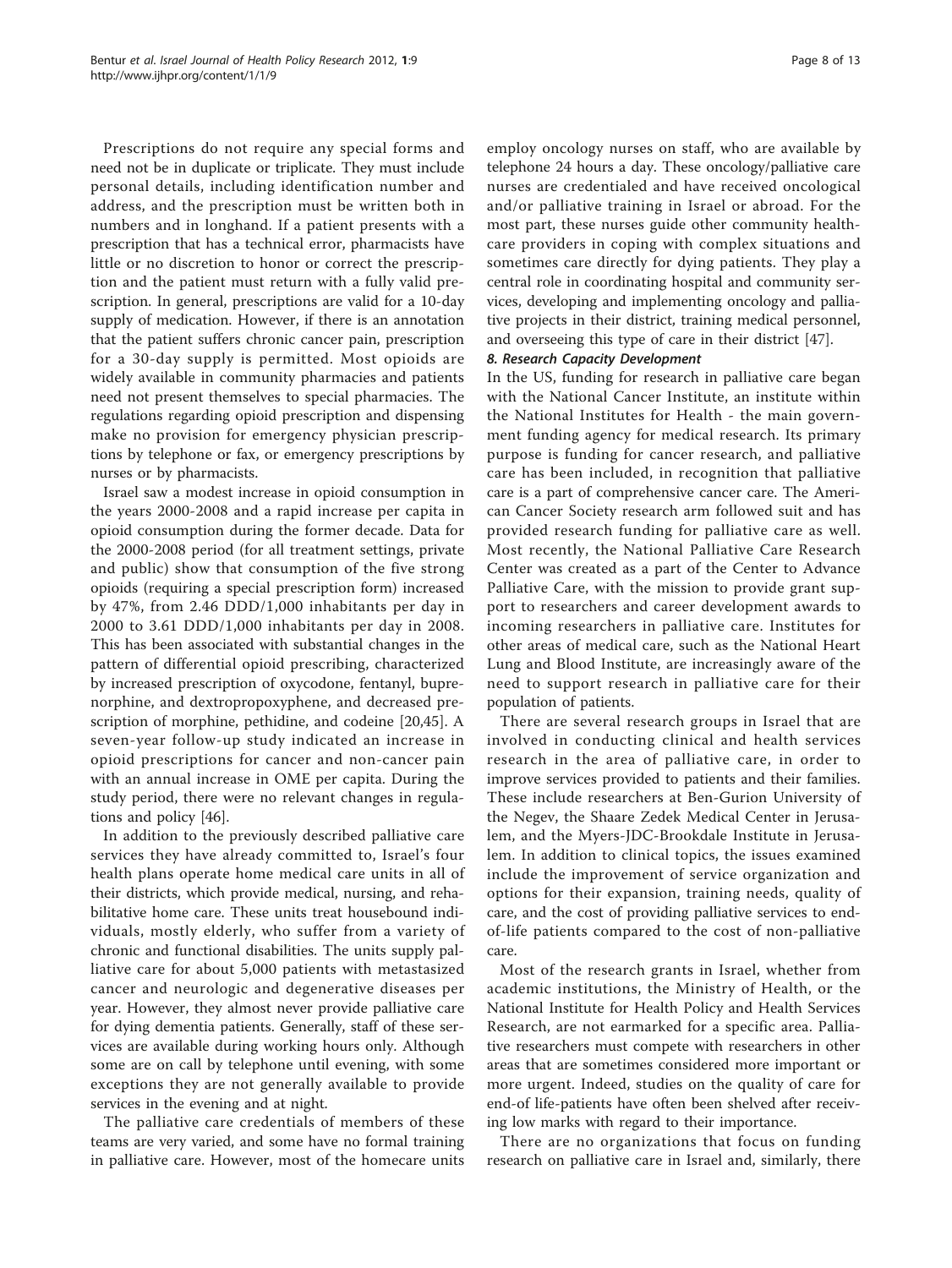has been no effort to develop researchers with suitable career tracks and training to do the research.

The palliative care organization in Israel have not initiated any multi centers studies and they have no framework for collaborative research. Individual researchers, however, have been productive and have published substantially and Israeli specialists and researchers are involved in the Expert Working Group of the Steering Committee of the Research Network of the European Association of Palliative Care, that revised and updated the guidelines on the use of morphine in the management of cancer pain [\[48](#page-12-0),[49\]](#page-12-0), the use of sedation in palliative care [\[50\]](#page-12-0), and other topics.

So far, palliative research has focused predominantly on cancer patients with much less research addressing palliative care for other chronic conditions.

### 9. Policy

To become available, hospice care needed a mechanism of reimbursement for its services, on a par with other medical services. In 1979, the Health Care Financing Administration began demonstration projects with 26 hospices. By 1986, the Medicare (the US medical benefit for the elderly) Hospice Benefit, which provides services to all with a prognosis of 6 months or less to live, was made permanent. Some states also provide hospice to Medicaid (the US medical benefit for the poor) eligible patients [\[51\]](#page-12-0).

In addition to reimbursement policies, information has been essential in the uptake of service use. The (abovedescribed) 1990 Patient Self-Determination Act (that requires healthcare organizations to ask patients about advance care planning and to conduct community outreach regarding advance care planning) and several state laws that provide for the use of transportable Physician Orders for Life Sustaining Treatment (POLST) [[52\]](#page-12-0) or that require provision of information about hospice and palliative care to terminal patients (see above-noted New York Palliative Care Information Act), have aided awareness and use of hospice and palliative care services in the US.

In Israel, the Dying Patient Act has been enacted. The law reflected an actual, tangible need among healthcare professionals and the Israeli public. The most distinguishing feature of the Dying Patient Act was the attempt to respect cultural reluctance to withdraw treatment while offering a practical solution that respects the wishes of patients and families, and allows patients to end their lives with dignity. The law supported the right of terminally ill patients with a life expectancy of less than 6 months to formulate advance directives that may include the forgoing of treatments and the withdrawal of ventilator supports. The Orthodox population's objections to the withdrawal of ventilators were mitigated by the proposal of changing ventilator support to an intermittent treatment by virtue of timers which would allow for the non-initiation of a further cycle of therapy. The decision to end life support could be made by not resetting the timer rather than active termination, satisfying the Jewish law that prohibits the active deed of ending one's life. The infrastructure for this solution is only now, 5 years after the legislation, in a testing phase and it has not yet been implemented. Presently, there are no statistics concerning the number of individuals filling out Advance Directives documents. According to an interview with the Chief Officer of Medical Ethics at the Ministry of Health, in charge of implementing the Dying Patient Act, they have received approximately 2,000 advance directive documents to be approved and entered into a database.

The director-general adopted the policy paper that was submitted by the committee in 2005. The policy paper adopted the definition of the WHO, according to which palliative care is a therapeutic approach aimed at improving the quality of life of patients coping with incurable diseases and their families, by preventing and relieving suffering via identification and careful evaluation of symptoms, by management of pain, and by dealing with other issues, such as physical, mental and spiritual problems. In mid-2009, after a long period of debates and discussions, the director-general of the Ministry of Health published a policy statement for the implementation of palliative care in the healthcare system. The circular defines the target populations for palliative care services as patients with considerable physical and emotional distress at any disease stage, including terminally ill cancer patients, patients with end-stage heart failure, patients with end-stage lung disease, patients with end-stage liver failure, patients with end-stage renal failure, patients with severe stroke, patients with advanced neurodegenerative disease, and unconscious patients. It defines minimal standards for palliative care services, which must include a physician, a nurse, a psychologist and a social worker. The document also details credentialing, and hours of availability. According to the directive, the health plans, the general hospitals, and long-term care institutions, have to make all arrangements required for provision of these services within four years of the issue of the directive, and have to report to the Head of Medical Administration on their progress towards service implementation within one year of the publication of the directions. This initiative was not accompanied by budgetary expansion specific to this purpose.

### 10. Maturation: Scaling Up and Quality Control

In the US, increasing citizen and professional awareness and increasing service availability have driven up the utilization of hospice and palliative care considerably over the last decade. For 2009, NHPCO estimates that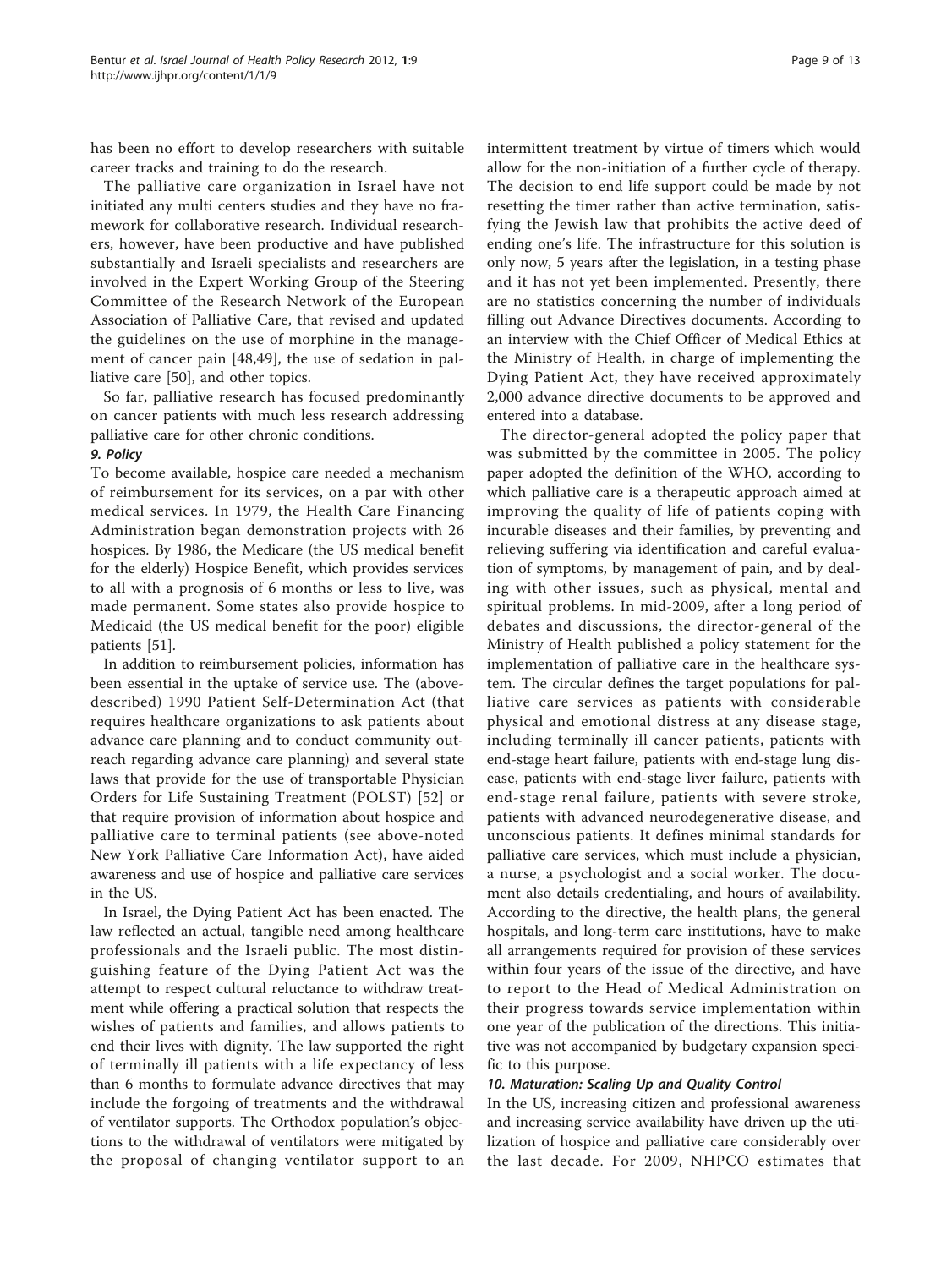approximately 41.6% of all deaths in the United States were under the care of a hospice program [[53\]](#page-12-0). A great majority of health delivery organizations now provide, or are affiliated with organizations that provide, palliative and hospice care [[54\]](#page-12-0). The Joint Commission (previously the Joint Commission on Accreditation of Healthcare Organizations or JCAHO) has provided, since 1984, voluntary accreditation to hospices and palliative care services. As with other healthcare organizations and services, they periodically and randomly visit any entity that seeks their accreditation. Evaluating the state of services by examining facilities and records and by interviewing providers, they discern whether their criteria for quality are met and provide their seal of accreditation, or not, accordingly. More generally, the medical system in the US is increasingly aware that research and adoption of accreditation standards are not enough to improve practice standards. The combination of research in palliative care with the emerging field of dissemination and implementation research will be necessary [[55](#page-12-0)].

In Israel, hospital- and community-based palliative and hospice services exist, but it is estimated they serve less than 10-15% of those who could benefit from them. However, as noted above, there are no robust statistics on how many people are referred to palliative care, but considering the lack of services and the misconceptions that abound, referral is probably very low.

Although a large proportion of the residents of longterm care institutions suffer from multiple symptoms at the end of life, most of these institutions abide by conservative treatment methods, which consist primarily of medication to alleviate pain and other physical symptoms. A few geriatric hospitals and institutions have recently begun implementing the hospice approach, by providing psychological and emotional support while treating physical symptoms.

There is no sustained quality assessment and improvement and/or any regulatory agency, voluntary or mandated, that has formulated a set of criteria to be met, that assesses the quality of services, that gives accreditation to the palliative service organization, or refuses the accreditation depending on whether or not the service organization meets its criteria.

In January 2011, the Ministry of Health started to assess implementation of the ministerial directive by health plans and hospitals. It will also verify whether organizations have formed a multidisciplinary team to supply palliative services, and if appropriate training was provided.

### Next Steps for Palliative Care in Israel

Tracking the development of palliative care according to the archetypal steps we defined, reveals that the belief

that every individual has the right to palliative care at the end of life is gaining ground in Israel. Israel has clearly made significant progress, yet palliative services have not been widely accepted as a fully integrated service in the nation's healthcare delivery system, and therefore further steps are needed.

As professional skill development is essential in order to develop, implement and disseminate palliative services, there needs to be significant expansion in education and training in this field. There is no standard curriculum for current programs that offer palliative education at graduate level in medical and nursing schools. There is a need to construct a palliative care curriculum - a modular and dynamic model for teaching medical students, residents, fellows, practicing doctors and other health professionals. In addition, the development and implementation of an obligatory palliative training program is necessary for students in all health professions, and for other professionals dealing with elderly and chronic patients.

In the post-graduate framework there are few programs that offer education and in-service training on the subject. While the basic courses that have been developed by Ben-Gurion University and ESHEL, and the advanced leaning program at Tel Aviv University have merit, they do not suffice for comprehensive advanced training and credentialing. The formal development of an educational pathway for specialist nurses in palliative care is a major and important development.

Advanced training for physicians remains a problem, particularly with the lack of cooperation from the scientific committee of the Israel Medical Association to recognize palliative medicine as a medical specialty. The existing palliative care professional organizations, Tmicha and the IPMS, should consider the approach of the American Society for Hospice and Palliative Medicine, which initiated its own internal accrediting system before achieving formal specialist recognition. By developing its own training requirements and credentialing framework, it would essentially provide responsible quality control as well as providing a ready framework for implementation if and when specialty or subspecialty recognition is achieved. Once center, Shaare Zedek Medical center, is providing a 2-year supervised fellowship position.

It is especially important to both require palliative care training for at least part of the staff in nursing homes, and to expand palliative care services through primary physicians with an emphasis on symptom management.

Achieving these educational goals requires both financial resources and trained manpower. In order to train and educate a sufficient cadre of doctors, nurses and other medical staff, it is unlikely that the system can continue to rely on donations and temporary funds, as has been done until now. As part of the efforts to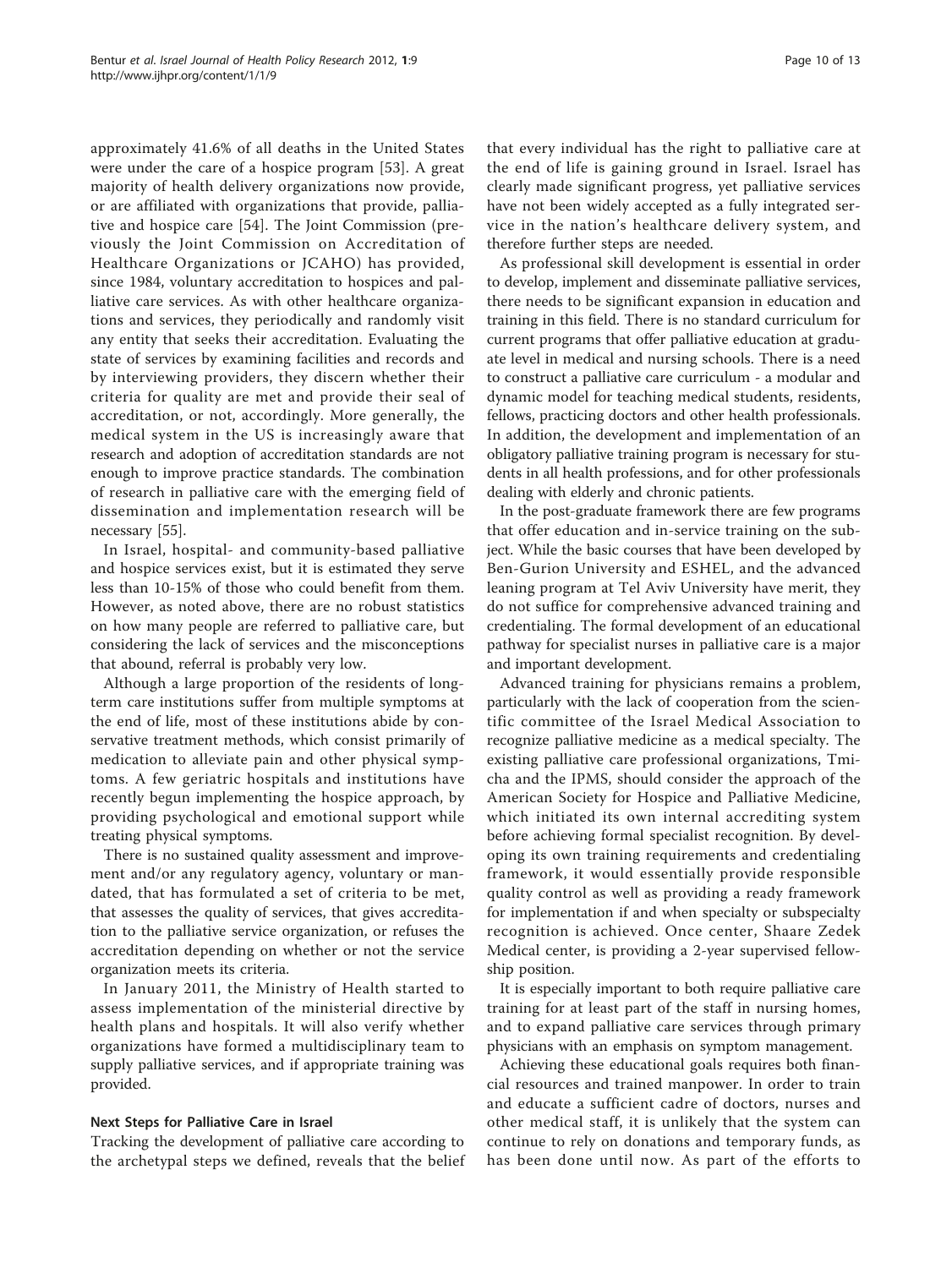develop the discipline, it will be necessary to divert resources toward the education and training of professional manpower, in order to create specialists in palliative care who can in turn teach and train a large cadre of people, and in order to deepen and expand the curriculum in the few on-the-job training programs currently running.

As described above, in order to build on current policy, in July 2009, the Israeli Ministry of Health published a policy directive requiring universal access to palliative care within a few years. There is concern that success of this initiative may be limited by the failure to specifically relate to standards of care, standards of assessment, and quality of care of this new endeavor [[44\]](#page-11-0).

Under-resourcing of palliative care is a substantial problem. Ministry of Health policy initiatives for the development and provision of new palliative care services and training, without allocation of any new resources for this purpose, may not produce substantial change. This concern is especially grave given the extreme limitation of resources already allotted to the healthcare sector, which is struggling to address other core elements of its mandate.

The Ministry would do well to reconsider and reassess this decision, for a number of reasons:

1. The basket of services mandated by the National Health Insurance Law is based on the basket of services supplied by the Clalit health plan in 1994, which at that time did not provide any palliative services.

2. Since the law was passed nearly two decades ago, there has been great development and an increase in palliative care and hospice services in all Western countries. This increase is reflected in the number and types of patients, illnesses and diagnoses, as well as the types of services offered. In the US, for example, this is the service that has enjoyed the greatest increase in funding and resource allocation in the past decade. Consequently, it is unrealistic to expect that these services be developed and supplied in Israel in the required amount and quality, without providing monetary remuneration to the suppliers. Hospitals and health plans, and particularly nursing facilities, are already functioning with minimal budgets. It is unreasonable to expect that they develop high-quality palliative services without receiving separate funding for expended and new services. There is very real concern that, in order to comply with the Ministry of Health's demands, they will develop palliative services of poor quality, unsatisfactory professional standard and insufficient scope.

3. Studies in Israel and abroad, have shown that palliative services are more cost-effective than other medical services for similar patients, without detracting from the quality of care and the quality of their end of life. It is therefore possible that investing resources in the

development and implementation of palliative services could save much greater expenditures in the future.

A relevant issue, currently hotly debated in Israel, has to do with equity in the availability and accessibility of health services [[56,57\]](#page-12-0). Research has recently revealed large gaps in the scope and quality of Israeli medical services between the major population centers and the less densely populated outlying regions in the north and south of the country, as well as gaps between population groups with different socio-economic characteristics. Thus, it is important to ensure that palliative services be established and supplied throughout the country, and in particular in the periphery and in places already suffering a lack of services.

Another issue that should be addressed is the awareness and attitude of the Israeli public (both Jewish and Arab) concerning the role of palliative care to improve quality of life and to ensure the provision of comfort in death and support for the family. Addressing these issues should be predicated on credible data regarding currently existing attitudes and barriers to the utilization of palliative care services.

#### Conclusions

Palliative care services in Israel are substantially less well developed than in the United States. The development of grass-root programs, the existing infrastructure of primary home care, processional organization and focal areas of great expertise, provide excellent substrata for the development of palliative care in Israel. Although policy reforms are important and laudable, they are not enough. Inadequate resource allocation, lack of educational guidelines at all levels of medical and paramedical training, failure to facilitate the development of credentialed manpower, and failure to develop specialty level leadership, are among the key factors that continue to thwart the development of palliative care in Israel.

#### Acknowledgements

We are indebted to Irene Higginson for her comments regarding palliative care in the UK and to Jenn Shuldiner for assisting in collecting and organizing the information regarding Israel.

#### Author details

<sup>1</sup> Center for Research on Aging, Myers-JDC-Brookdale Institute, Jerusalem, Israel. <sup>2</sup>Buehler Center on Aging, Health & Society, Feinberg School of Medicine, Chicago, USA. <sup>3</sup> Cancer Pain & Palliative Medicine Unit in the Dept of Medical Oncology, Shaare Zedek Medical Center, Jerusalem, Israel.

#### Authors' contributions

NB and NC wrote sections pertaining to Israel. LE wrote sections pertaining to the United States. All authors developed together the steps in capacity development for palliative care, and read and approved the final manuscript.

#### Authors' information

Netta Bentur is a Senior Researcher at the Myers-JDC Brookdale Institute in Jerusalem, and an Associate Professor at Tel-Aviv University's Stanley Steyer School for Health Professionals.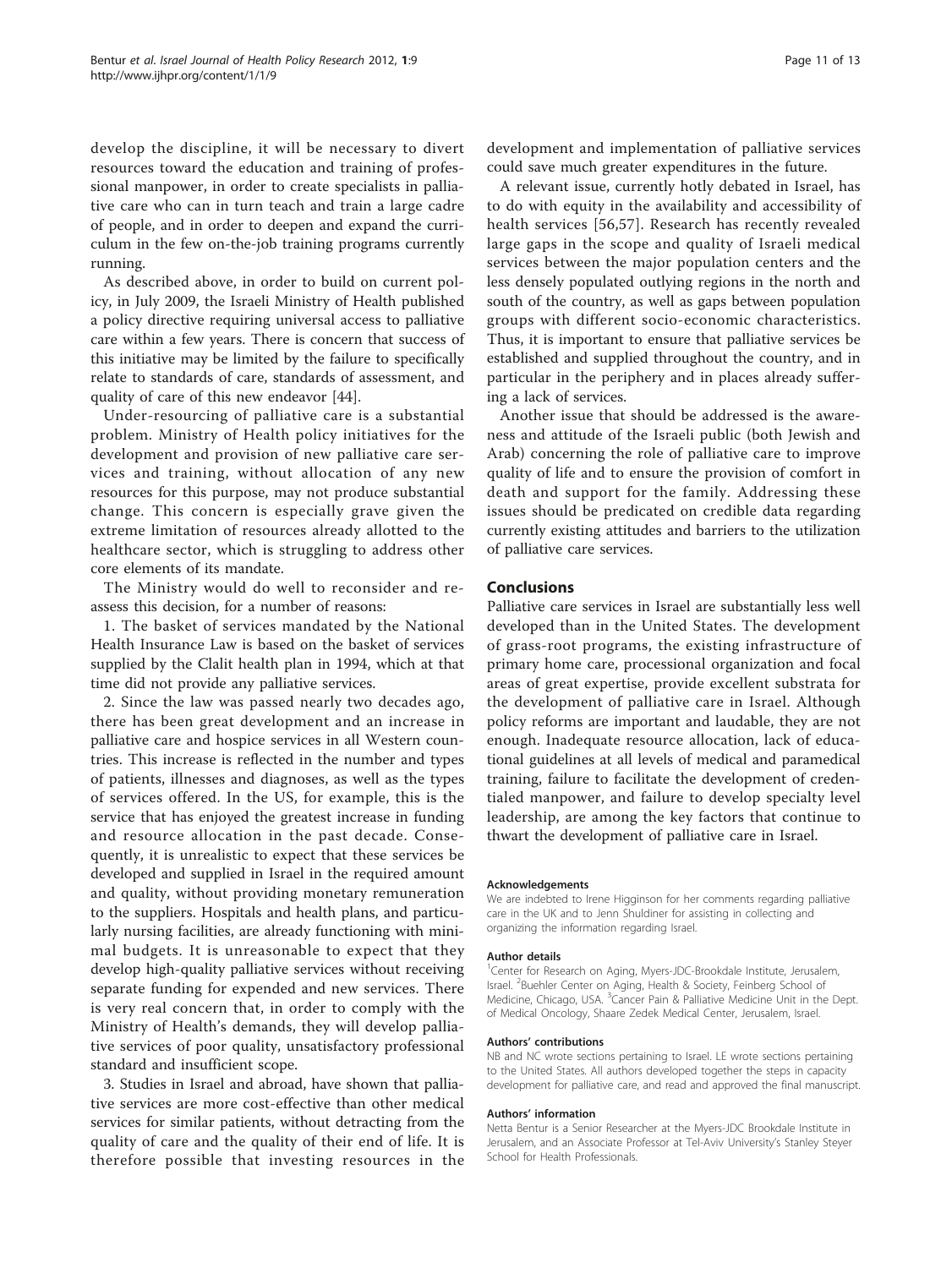<span id="page-11-0"></span>Linda L. Emanuel is Director of the Buehler Center on Aging, Health & Society at Northwestern University, where she also holds appointments as a professor in the medical school and an adjunct professor at the school of management.

Nathan Cherny MBBS, FRACP, FRCP is the Norman Levan Chair of Humanistic Medicine at Share Zedek Medical Center and an Associate Professor in Internal Medicine at Ben Gurion University. He is also the director of the Cancer Pain and Palliative Medicine Service in the Department of Medical Oncology at the Shaare Zedek Medical Center, Jerusalem, Israel.

#### Competing interests

The authors declare that they have no competing interests.

#### Received: 11 August 2011 Accepted: 20 February 2012 Published: 20 February 2012

#### References

- Saunders C, Summers D, Teller N: Hospice: The Living Idea London: Edward Arnold; 1983.
- 2. Saunders C: The philosophy of terminal care. In The Management of Terminal Malignant Disease.. 2 edition. Edited by: Saunders C. Baltimore: Edward Arnold; 1984:.
- 3. Zetka JR: [Establishing specialty jurisdictions in medicine: the case of](http://www.ncbi.nlm.nih.gov/pubmed/22357772?dopt=Abstract) [American obstetrics and gynaecology.](http://www.ncbi.nlm.nih.gov/pubmed/22357772?dopt=Abstract) Sociology of Health & Illness 2011, 33(6):837-852.
- 4. Emanuel LL: Changing the norms of palliative care practice by changing the norms of education. In Textbook of Palliative Medicine. Edited by: Bruera E, Higginson IJ, Ripamonti C, von Gunten CF. London, UK: Hodder Arnold; 2006:146-152.
- Clark D: [An annotated bibliography of the publications of Cicely.](http://www.ncbi.nlm.nih.gov/pubmed/9743837?dopt=Abstract) Palliat Med 1998, 12(3):181-93.
- 6. In The Management of Terminal Malignant Disease.. 3 edition. Edited by: Saunders C, Sykes N. London: Edward Arnold; 1993:.
- 7. National Hospice and Palliative Care Organization: History of Hospice Care., Last Modified: 01/29/2010. Last accessed on 27-11-2011 at: [http://www. nhpco.org/i4a/pages/index.cfm?pageid=3285].
- Palliative Care Information Act 2010 331 (2997-c). [[http://www.health.ny.](http://www.health.ny.gov/professionals/patients/patient_rights/palliative_care/information_act.htm) [gov/professionals/patients/patient\\_rights/palliative\\_care/information\\_act.](http://www.health.ny.gov/professionals/patients/patient_rights/palliative_care/information_act.htm) [htm](http://www.health.ny.gov/professionals/patients/patient_rights/palliative_care/information_act.htm)].
- 9. Glick SM: [Unlimited human autonomy a cultural bias?](http://www.ncbi.nlm.nih.gov/pubmed/9070480?dopt=Abstract) N Engl J Med 1997, 336(13):954-6.
- 10. Barilan YM: [Revising the problem of Jewish bioethics: The case of](http://www.ncbi.nlm.nih.gov/pubmed/14570008?dopt=Abstract) [terminal care.](http://www.ncbi.nlm.nih.gov/pubmed/14570008?dopt=Abstract) Kennedy Inst Ethics J 2003, 13(2):141-168.
- Kinzbrunner BM: [Jewish medical ethics and end of life care.](http://www.ncbi.nlm.nih.gov/pubmed/15353100?dopt=Abstract) Journal of Palliative Medicine 2004, 7(4):558-573.
- 12. Carmel S: [Life-sustaining treatments: what doctors do, what they want](http://www.ncbi.nlm.nih.gov/pubmed/10509829?dopt=Abstract) [for themselves and what elderly persons want.](http://www.ncbi.nlm.nih.gov/pubmed/10509829?dopt=Abstract) Soc Sci Med 1999, 49(10):1401-1408.
- 13. Steinberg A, Sprung CL: [The Dying Patient Act, 2005:Israeli innovative](http://www.ncbi.nlm.nih.gov/pubmed/17710789?dopt=Abstract) [legislation.](http://www.ncbi.nlm.nih.gov/pubmed/17710789?dopt=Abstract) Isr Med Assoc J 2007, 9:550-552.
- 14. Aries P: Western Attitude toward Death from the Middle Ages to the Present Baltimore and London: The Johns Hopkins University Press; 1975.
- 15. Waller A, Adunski A, Rabinowitz M: [Hospice: The experience from the first](http://www.ncbi.nlm.nih.gov/pubmed/3596386?dopt=Abstract) [two years.](http://www.ncbi.nlm.nih.gov/pubmed/3596386?dopt=Abstract) Harefuah 1987, 112:79-80.
- 16. Waller A: Hospice and palliative care services in Israel. In Hospice Care on the International Scene. Edited by: Saunders, Dame C, Kastenbaum, R. New York: Springer Publishing; 1997:235-241.
- 17. Bingley A, Clark D: [Mapping levels of palliative care development: a](http://www.ncbi.nlm.nih.gov/pubmed/18243637?dopt=Abstract) [global view.](http://www.ncbi.nlm.nih.gov/pubmed/18243637?dopt=Abstract) Journal of Pain and Symptom Management 2008, 35(5):469-485.
- 18. Taler A, Cibulski O, Nehushtan G: Vikynteersun Hospices in Israel. Gerontology 1994, 65(65):48-56, (Hebrew with abstract in English).
- 19. Singer Y, Rotem B, Alsana S, Shvartzman P: [Providing culturally sensitive](http://www.ncbi.nlm.nih.gov/pubmed/19345058?dopt=Abstract) palliative care in the desert–[the experience, the need, the challenges,](http://www.ncbi.nlm.nih.gov/pubmed/19345058?dopt=Abstract) [and the solution.](http://www.ncbi.nlm.nih.gov/pubmed/19345058?dopt=Abstract) Journal of Pain and Symptom Management 2009, 38(2):315-321.
- 20. Cherny NI: [Israel: status of cancer pain and palliative care.](http://www.ncbi.nlm.nih.gov/pubmed/8754995?dopt=Abstract) J Pain Symptom Manage 1996, 12(Suppl 2):116-117.
- 21. Israel Country Report. , Last accessed on 10-24-2011 at: [http://www. palliative.org.il/articles/israel\_country\_report.pdf].
- 23. IAHPC. , Last accessed on 10-24-11 at: [http://www.hospicecare.com].
- 24. Bentur N, Resnizky S: Spiritual Care in Israel: An Evaluation of the Programs Funded by the UJA-Federation of New York Jerusalem: Myers-JDC Brookdale Institute; 2009, (RR-526-09).
- 25. Bentur N, Resnizky S: [Challenges and achievements in the development](http://www.ncbi.nlm.nih.gov/pubmed/20847089?dopt=Abstract) [of spiritual-care training and implementation in Israel.](http://www.ncbi.nlm.nih.gov/pubmed/20847089?dopt=Abstract) Palliative Medicine 2010, 24(8):771-776.
- 26. In Textbook of Palliative Medicine. Edited by: Bruera E, Higginson IJ, Ripamonti C, von Gunten CF. London: Hodder Arnold; 2006:.
- 27. In Palliative Care: Core Skills and Clinical Competencies. Edited by: Emanuel LL, Librach SL. Philadelphia: Saunders/Elsevier; 2007:.
- 28. State of Israel, Ministry of Health: Circular of the General Administration. No. 30/09 Issue: Operation of Palliative Care Services (Hospice) in the community, general hospitals and nursing institution. July 12th, 2009. (Medinat Israel. Misrad Habriut. Hozer Hamenahel Haklali. Mis. 30/09 Benose: Hafalat Sherut Palliative (Hospice) Bakehilah, Bebet-Holim Klali Ubemossad siudi 12/9/2009).
- 29. Zemishlany Z, Nahshoni E: [Caring for the dying patient.](http://www.ncbi.nlm.nih.gov/pubmed/19320387?dopt=Abstract) Harefuah 2009, 148(Suppl 1):34-35.
- 30. Perry ZH, Netz U, Matar M: Dealing with death-[a workshop for improved](http://www.ncbi.nlm.nih.gov/pubmed/19320381?dopt=Abstract) [preparedness levels and competence of medical students.](http://www.ncbi.nlm.nih.gov/pubmed/19320381?dopt=Abstract) Harefuah 2009, 148(Suppl 1):8-12, 89.
- 31. Bentur N, Chekhmir S, Szlaifer M, Singer Y, Schwartzman P: Nationwide Palliative Training Program in Israel: Evaluation Study Jerusalem: Myers-JDC Brookdale Institute; 2007, (RR-498-507).
- 32. Shvartzman P, Singer Y, Bentur N, Kabilo Y, Auberman A, Cohen R, Tandeter H: [Constructing a post-graduate palliative care curriculum: The](http://www.ncbi.nlm.nih.gov/pubmed/21957802?dopt=Abstract) [Israeli National Palliative Care Training \(INPACT\) experience.](http://www.ncbi.nlm.nih.gov/pubmed/21957802?dopt=Abstract) Journal of Palliative Care 2011, 27(3):238-42.
- 33. Singer Y, Carmel S: Teaching end-of-life care to family medicine resident - what do they learn? Med Teach 2009, 31(Suppl 2):47-50.
- 34. In Regulating How We Die: The Ethical, Medical, and Legal Issues Surrounding Physician-Assisted Suicide. Edited by: Emanuel LL. Cambridge, MA: Harvard University Press; 1998:.
- 35. Stern Y, Ravitsky A: Religion and State. The Israel Democracy Institute, Last accessed on 12-30-2010 at [http://www.idi.org.il].
- 36. Ravitzky A: Is a halakhic state possible? The paradox of Jewish theocracy. Policy paper no. 50. Jerusalem: The Israel Democracy Institute; 2004.
- 37. Soudry W, Sprung C, Levin P, Grunfeld G, Einav S: [Foregoing life-sustaining](http://www.ncbi.nlm.nih.gov/pubmed/14650099?dopt=Abstract) [treatments: Comparison of attitudes between Israeli and North](http://www.ncbi.nlm.nih.gov/pubmed/14650099?dopt=Abstract) [American intensive care healthcare professionals.](http://www.ncbi.nlm.nih.gov/pubmed/14650099?dopt=Abstract) IMAJ 2003, 5:770-774.
- 38. Clarfield AM, Gordon M, Markwell H, Alibhai SM: [Ethical issues in end-of](http://www.ncbi.nlm.nih.gov/pubmed/12890081?dopt=Abstract)[life geriatric care: the approach of three monotheistic religions-Judaism,](http://www.ncbi.nlm.nih.gov/pubmed/12890081?dopt=Abstract) [Catholicism, and Islam.](http://www.ncbi.nlm.nih.gov/pubmed/12890081?dopt=Abstract) J Am Geriatr Soc 2003, 51(8):1149-54.
- 39. Bentur N: [The attitudes of physicians toward the new](http://www.ncbi.nlm.nih.gov/pubmed/18550782?dopt=Abstract) "Dying Patient Act" [enacted in Israel.](http://www.ncbi.nlm.nih.gov/pubmed/18550782?dopt=Abstract) Am J Hosp Palliat Care 2008, 25(Suppl 5):361-365.
- 40. State of Israel: Injunction to declare Palliative Care as Specialty. Medinat Israel. Rashumot; 2009, Kovez Hatakanot 6778, May 14th 2009 Zav Briut Ha'am (Kviat mumhiut betipul Tomech) Ha'tashsat, 2009).
- 41. Livneh J: [Development of Palliative Care in Israel and the Rising Status](http://www.ncbi.nlm.nih.gov/pubmed/21952576?dopt=Abstract) [of the Clinical Nurse Specialist.](http://www.ncbi.nlm.nih.gov/pubmed/21952576?dopt=Abstract) Journal of Pediatric Hematology/Oncology 2011, 33:S157-S158.
- 42. Carlson M, Schlesinger M, Holford T, Morrison R, Bradley E: [Regulating](http://www.ncbi.nlm.nih.gov/pubmed/18395400?dopt=Abstract) [palliative care: The case of hospice.](http://www.ncbi.nlm.nih.gov/pubmed/18395400?dopt=Abstract) J Pain Symptom Manage 2008, 36(Suppl 2):107-116.
- 43. Morrison RS, Penrod JD, Cassel JB: [Cost savings associated with US](http://www.ncbi.nlm.nih.gov/pubmed/18779466?dopt=Abstract) [hospital palliative care consultation programs.](http://www.ncbi.nlm.nih.gov/pubmed/18779466?dopt=Abstract) Arch Intern Med 2008, 168(Suppl 16):1783-1790.
- 44. Barr MS, Foote SM, Krakauer R, Mattingly PH: Lessons for the new CMS Innovation Center from the Medicare Health Support Program. Health Aff 2010, 29:1305-1309.
- 45. Ponizovsky AM, Marom E, Zeldin A, Cherny NI: Trends in opioid analgesics consumption, Israel, 2000-2008. Eur J Clin Pharmacom 2011, 67(Suppl 2):165-168.
- 46. Shvartzman P, Freud T, Singer Y, Brill S, Sherf M, Battat E, Vardy D: [Opioid](http://www.ncbi.nlm.nih.gov/pubmed/19453956?dopt=Abstract) [use in an Israeli health maintenance organization: 2000-2006.](http://www.ncbi.nlm.nih.gov/pubmed/19453956?dopt=Abstract) Pain Med 2009, 10(4):702-7.